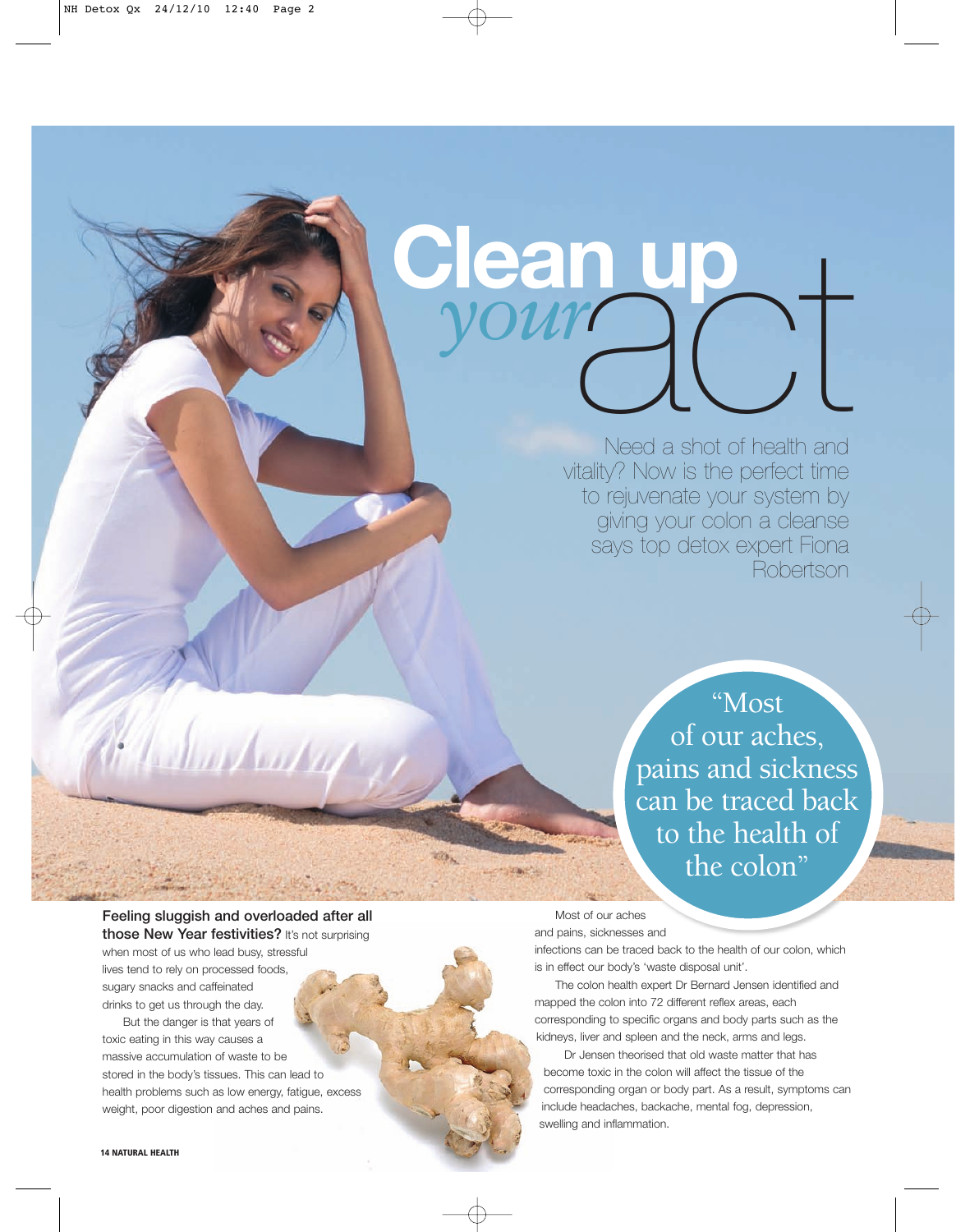## Drink up!

Three top detox teas to sip on

## Qi Organic Fairtrade Detox Tea

This is a delicious cleansing blend of dandelion root, milk thistle, liquorice and fennel to help purify the body and regulate digestion. Costs £1.99 from qiteas.com and healthfood stores.

## Pukka Detox Tea

Certified organic by the Soil Association, this cleansing tea contains aniseed and fennel for digestion, cardamom seeds for cleansing, coriander and celery seed for detoxifying and calming liquorice root. Costs £2.09 from pukkaherbs.com

## Triple Leaf Tea Detox Tea

Twenty-two different Chinese purification herbs go into this formula to help support the healthy function of the body's detoxification organs. This tea is said to promote a healthy body, clear skin and give a healthy, energetic feeling. It costs £5.09 and is available from victoriahealth.com

## *Body* | **DETOX**

strips. Juice fasting can eventually remove some of this, but a more effective approach is to perform a week-long colon cleanse twice a year, preferably in the spring and autumn, when you will ideally be changing your diet to the new foods that grow in your locality.

## Feeling flushed

A week-long colon cleanse begins with a three-day fast in which no solid foods are consumed. Regular high fibre drinks are taken throughout the day, along with digestive enzymes and probiotics, with a vegetable broth in the evening. A daily enema helps to flush out the system. Foods are then gradually reintroduced over the four days following the fast.

The three fasting days should be 'total rest days' when the body can relax and release any tension and stress. By resting your digestive system in this way you allow your body to go into a state of detoxification. This is when the energy and enzymes usually used for digestion can be diverted to the job of eliminating old waste and carrying out repair work at a cellular level.

Over the following pages we will take a look at how to perform a week-long colon cleanse. However, before you begin, it is strongly recommended that you seek guidance from a registered

health practitioner. If you are not used to fasting or detoxing, it is advisable that you consider attending a supervised retreat initially or following a supervised detoxing programme.

## **Preparation**

During the week before your detox and colon cleanse you should aim to reduce and eventually eliminate your intake of caffeinated drinks, alcohol, sugar and processed foods. It is also a good idea to avoid toxins such as cosmetics, toiletries and cleaning products containing chemicals. Increase your consumption of water to keep the body hydrated and eat plenty of green leafy vegetables to support your liver and kidneys and keep your body in an alkaline state.

## Matter of fact

Any waste matter that has remained in the colon for up to five days is known as normal waste matter. However, waste that has not been eliminated for a month or more, and which will have begun to embed itself in the intestines, is called putrefactive matter. This is still moist and it is really quite stinky stuff, as you can imagine! Slow cooking at 37°C for weeks on end will do that.

Then there is the even older waste, which has been polluting the insides of the body for years. This is known as post-putrefactive matter. It is completely dry and tends to be black, dark brown, grey or white, hard like plastic or rubber, and it normally comes out in long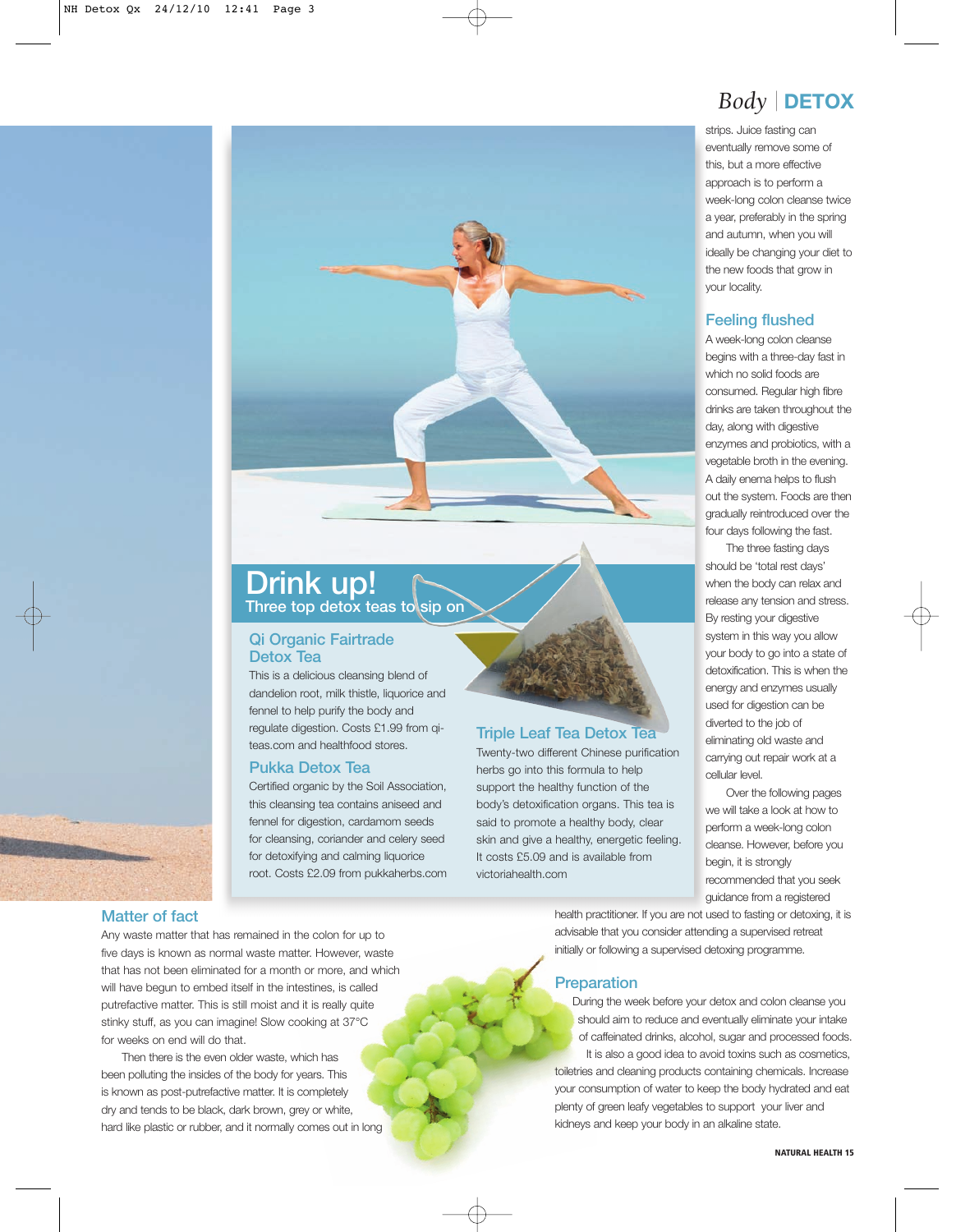## What you'll need: Pure water

Over the course of your seven-day colon cleanse you should be drinking two litres of pure water a day. Preferably your water should have a mineral TDR (total dry residue) reading of below 100mg per litre. Water is essential to flush out the system and remove old waste matter. A good quality spring water will be less taxing on your kidneys and other organs and so allow more toxins to be released.

## High fibre drink

For the first three days of the colon cleanse you will be abstaining from solid food completely. Throughout these three days you should consume a high fibre drink

16 NATURAL HEALTH

# Vater is essential to flush out the system and remove old waste matter"

made from psyllium husk and bentonite clay powder at regular intervals to keep hunger pangs at bay and help the detox process along. Psyllium husk comes from the crushed seeds of the plantago ovata plant. It is very high in insoluble fibre and is said to absorb 10 times its weight in water. As it expands in the digestive

> system it acts like a brush, sweeping through the digestive tract, removing old waste and toxins. Bentonite clay can also absorb several times its own weight and is particularly good for removing heavy metal toxins such as mercury,

aluminium and lead. To make up this drink, place one tablespoon/15ml of the psyllium husk and one teaspoon of Bentonite clay powder into a mixing container. Add 300ml/10 floz of water and 100ml/3floz of organic fruit or vegetable juice. Blend these together until all the ingredients are thoroughly mixed and drink immediately. The mixture will start to swell up very quickly into a gel-like consistency and be difficult to drink. This should be drunk every three hours throughout the three fasting days.

## Digestive enzymes

These loosen and break down proteins, fats, carbohydrates and fibre in the digestive system and help to remove more waste matter. They should be taken at three-hourly intervals during your three-day fast. Try to take them an hour after the high fibre drink. Recommended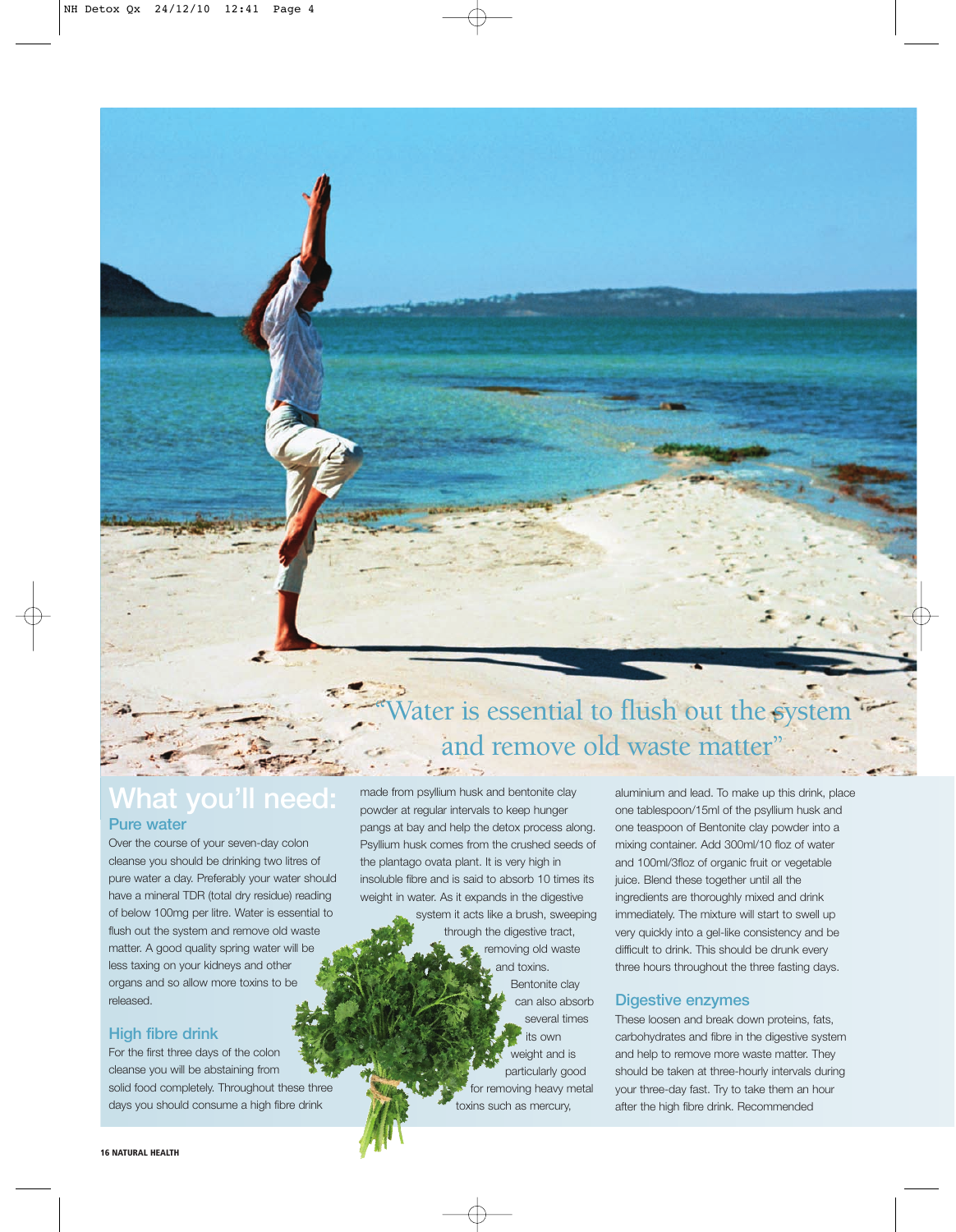## 3 top detox retreats Give your mind and body a spring clean

with these residential detox retreats Health Etcetera

Weekend and week-long residential courses are offered at this Hampshire-based detox retreat. The programme is almost identical to that of the Hippocrates Health Institute in Florida, and includes a combination of nutritional therapy with emotional guidance, exercise, meditation and education plus juice fasting, colonic hydrotherapy and yoga. Call 01962 883 821 or visit healthetcetera.com

## Simply Healing

This Sussex-based holistic retreat specialises in detox, weight loss and fertility-boosting programmes. The detox programmes include a menu of juices and broths plus colonic hydrotherapy and complementary therapies. Treatments range from reflexology and Indian head massage to detoxifying body wraps and holistic massage. Call 01403 822 117 or visit simplyhealingcentre.com

## Vital Detox

Vital Detox retreats, based in the Welsh countryside, give guests the chance to detox both physically and emotionally. The retreats provide emotional journey processes, coaching, astrology, NLP, nutritional workshops, yoga, meditation, massage and a complete cleanse with daily colonics. Call 01373 467 668 or go to VitalDetox.com

digestive enzymes include cellulase, betaine HCL, bromelain and papain, ideally from plant sources.

## Vegetable broth

During the evening of your three-day fast you should consume a fresh vegetable broth which contains electrolytes and enzymes which purify the blood, strengthen the eliminatory organs and speed up the cleanse.

To make this, fill a saucepan with a litre of water. Add in a selection of fresh vegetables such as carrots, broccoli, celery, spinach and leeks. Bring the water to the boil and simmer for 20 minutes, letting the steam cook the vegetables and release the nutrients into the water. Strain the water into a serving bowl and add in some herbs for flavouring, such as turmeric, garlic, paprika or fennel.



## Support your **system** Try these health-boosting supplements during your detox

Nature's Plus Whole Food Total Body Cleanse contains acai berry, rice, oat, prune and beet fibre, psyllium, ayurvedic triphala, cascara and pectins. Costs £23.95 from nutricentre.com

Pure Synergy Powder contains vital phytonutrients including grass juices, algae, sea vegetables, kale and berries in their natural, synergistic food form to provide cleansing and regenerative benefits. Costs £42 from glowgetter.co.uk

> Renew Life Cleanse Smart is a natural formula of herbs, vitamins, minerals and amino acids to support cleansing of the liver, kidneys and colon. Costs £29.99. For details call 0845 0725 825.

Klamath Organic Blue Green Algae provides a range of bioavailable nutrients to support the body while detoxing. They are dried at ambient temperatures to protect nutrient and enzyme activity. Costs £16.90 from healthy.co.uk

## **Probiotics**

Take a good multistrain probiotic in the evening

to replace all the bacteria that has been flushed out from your system. Choose one that has a minimum of eight probiotic strains and a potency of four billion. Probiotics will create a fresh environment in which healthy bacteria can flourish – this is essential for optimum digestion and a healthy immune system.

## Daily enemas

One way to really boost the elimination of old waste matter and toxins is to take a daily enema during your colon cleanse. This is an ancient healing method in which a flow of warm water is passed through the colon to soften and release old waste matter. Enemas help the colon to become soft and flexible again and relieves

detox symptoms such as headaches. Again, it is advisable to consult a registered health practitioner before doing this yourself.

## Breaking the fast

Solid food can be slowly reintroduced on the fourth day, after you have completed the fast.

Start off eating just fruit on the fourth day, then on day five eat just fresh salads. On day six you

can introduce cooked vegetables and on day seven you can introduce simple carbohydrates such as rice and light proteins such as fish.